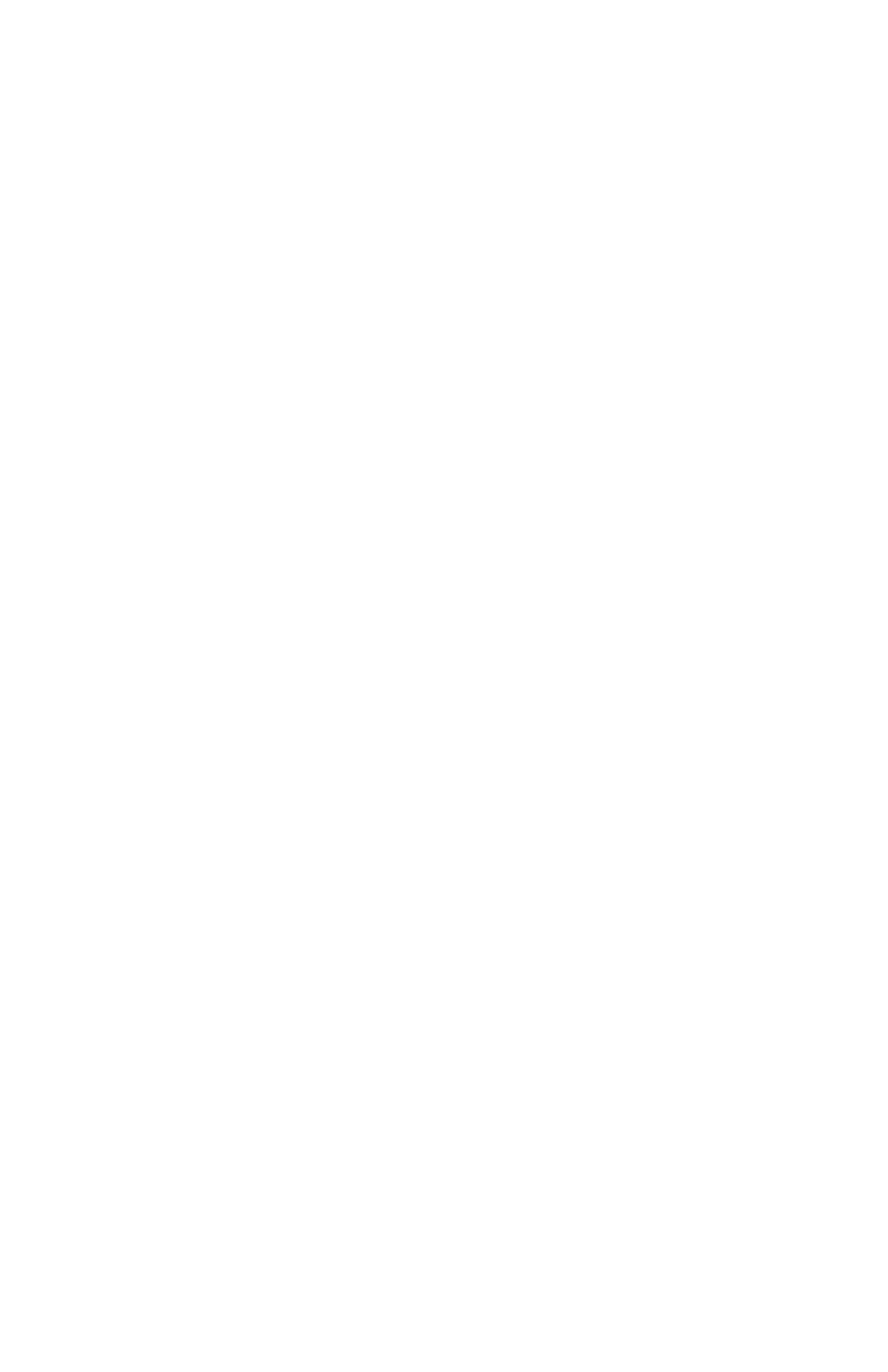

Hi. This is Robert Richman, author of the upcoming "Culture Blueprint" and I'm going to share with you the top ten culture hacks. I call them culture hacks because they are insights, mind grenades, tools, that can very quickly cut through to what you need without having to have a big, huge change and implementation plan, a strategy. If you get any one of these core concepts, you can see a huge change very quickly. So let's get into it.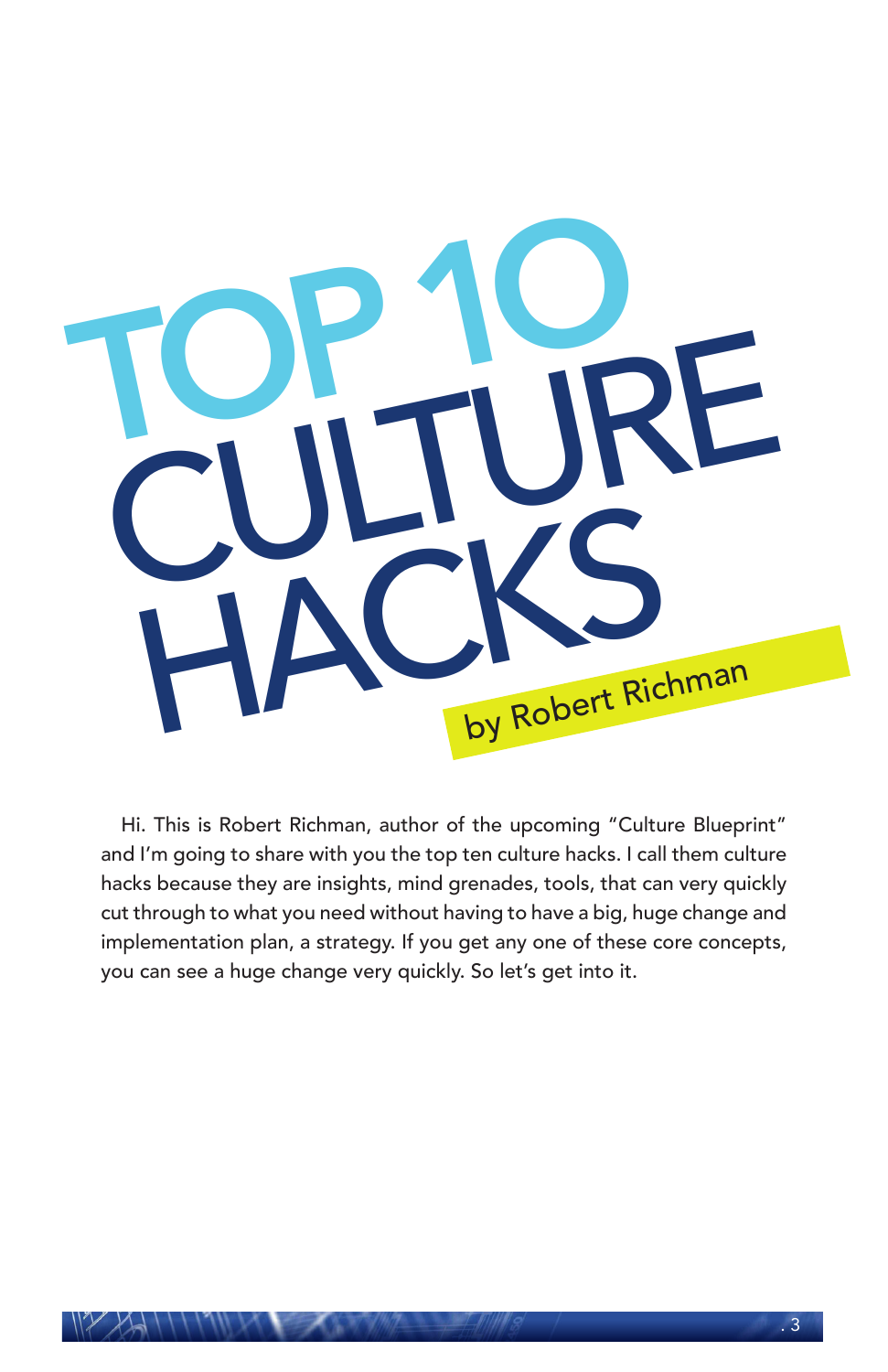# **# 1**

4 .

# CULTURE IS CO-CREATED

It's never simply created. It's always co-created. What this means is a lot of leaders and managers feel like it's their responsibility to shape the culture. But not only is it not their responsibility, they actually can't do it because culture is not in your control. It's something that's shaped by every person because it's all within the communication, within the language, and you can't control people in that sense. So everybody is actually creating it, and this is actually really, really good news because it means that you can essentially delegate this to a certain extent. You're directing it. You're saying what values are most important, but it's not up to you to carry the entire burden to do that.

An example of this is if you have some type of program, for example, within customer service, and you really want to wow your customers. Rather than creating an entire strategy yourself of how you're going to do that, you say what you want that outcome to be, what you want that expression to be on your customer's face, how you want that to be in terms of an NPS score or any other type of measurement and you leave it to your team to create that. Because what happens is what people create, they take ownership for, and if you create a culture like that where people are constantly creating things, whether it be inside the company or outside the company, there's really magic that happens because they not only take ownership of that program, they actually feel like they take ownership of the company itself. They start making decisions with pride and real critical thinking because they're thinking of it as it fits their own company. Culture is co-created.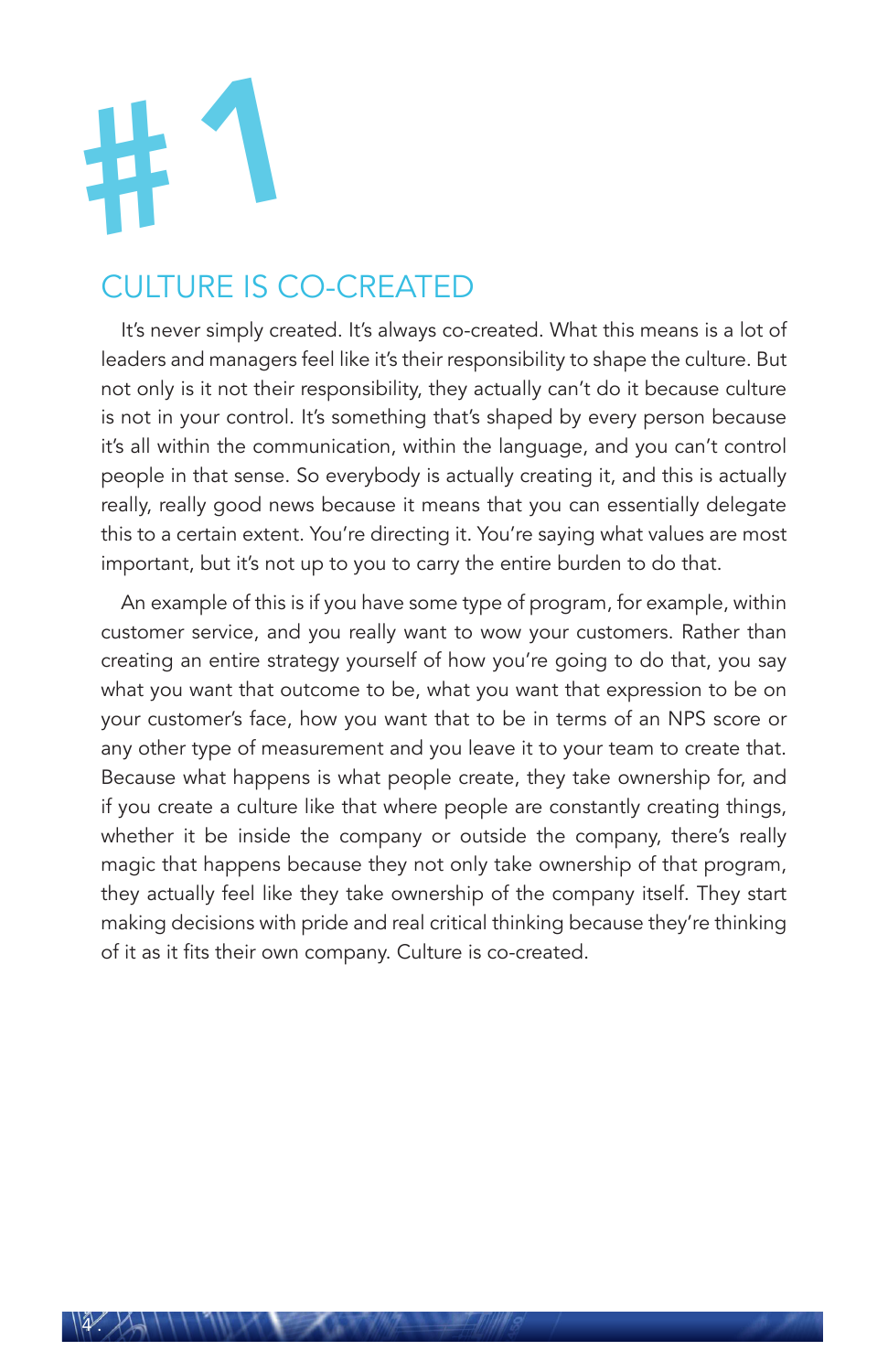#### A. THINK ABOUT THE CULTURE IN YOUR COMPANY. WHAT TYPE OF CULTURE DO YOU HAVE? HOW DO YOU MAINTAIN THIS TYPE OF **CULTURE?**

#### **B. DOES YOUR COMPANY HAVE ANY** STRATEGIES IN PLACE TO CREATE A SENSE OF CULTURE INSIDE AND OUTSIDE YOUR **ORGANIZATION?**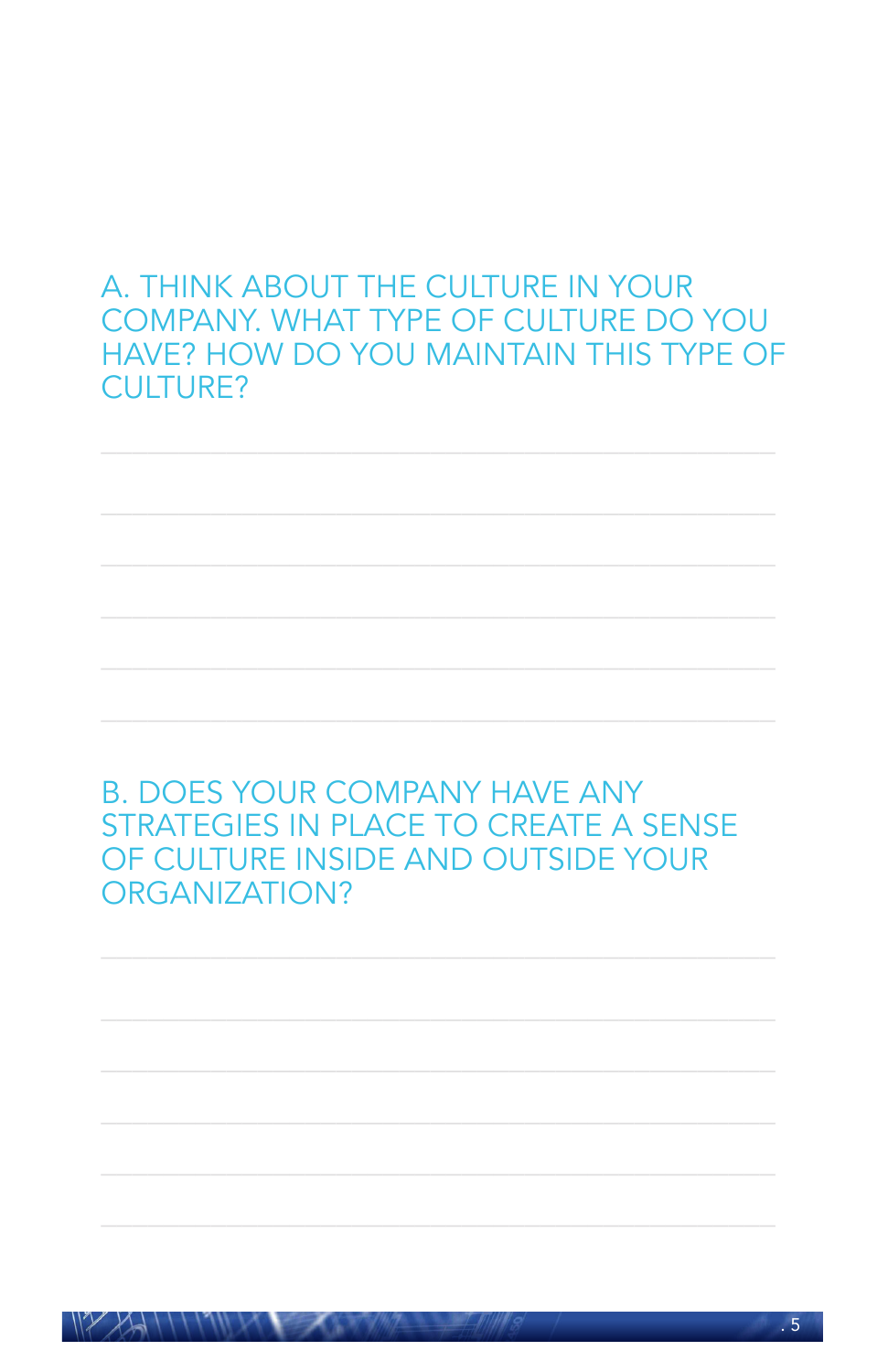

6 .

## SWEEP BEFORE YOU MOP

This is based on the principle that if you've got a lot of dirt on your floor, rather than going straight to mopping and polishing it, it makes no sense to do that before you sweep and get those big pieces of trash out of there. How the analogy applies to culture is that it really makes no sense to develop your people, to develop leaders, to keep on training and coaching people if they're really toxic to the culture to begin with. An example of this is I was once asked to come in and train leaders and I said, my assumption going in here is that you want everybody to be here on the team, that you want them to last with the company, and you're not trying to edge anybody out because they can be like weeds that really hurt this whole process. That really shut down that whole training process because they realized that, "Wait a minute. We are investing in people that we don't even really want to keep here."

This can be tough sometimes because it's not always so obvious, especially when they are a star performer, yet they're being really toxic to the culture and bringing a lot of other people down. What we've seen time and time out is that these people consistently bring down the entire company even though isolated by themselves they're great performers. So if you want to do culture work within your company, it really helps to sweep out those people, essentially, that are not needed. It's a tough move but it can be done quickly, and you'll see an elevation in the mood amongst the rest of the team players if you do this.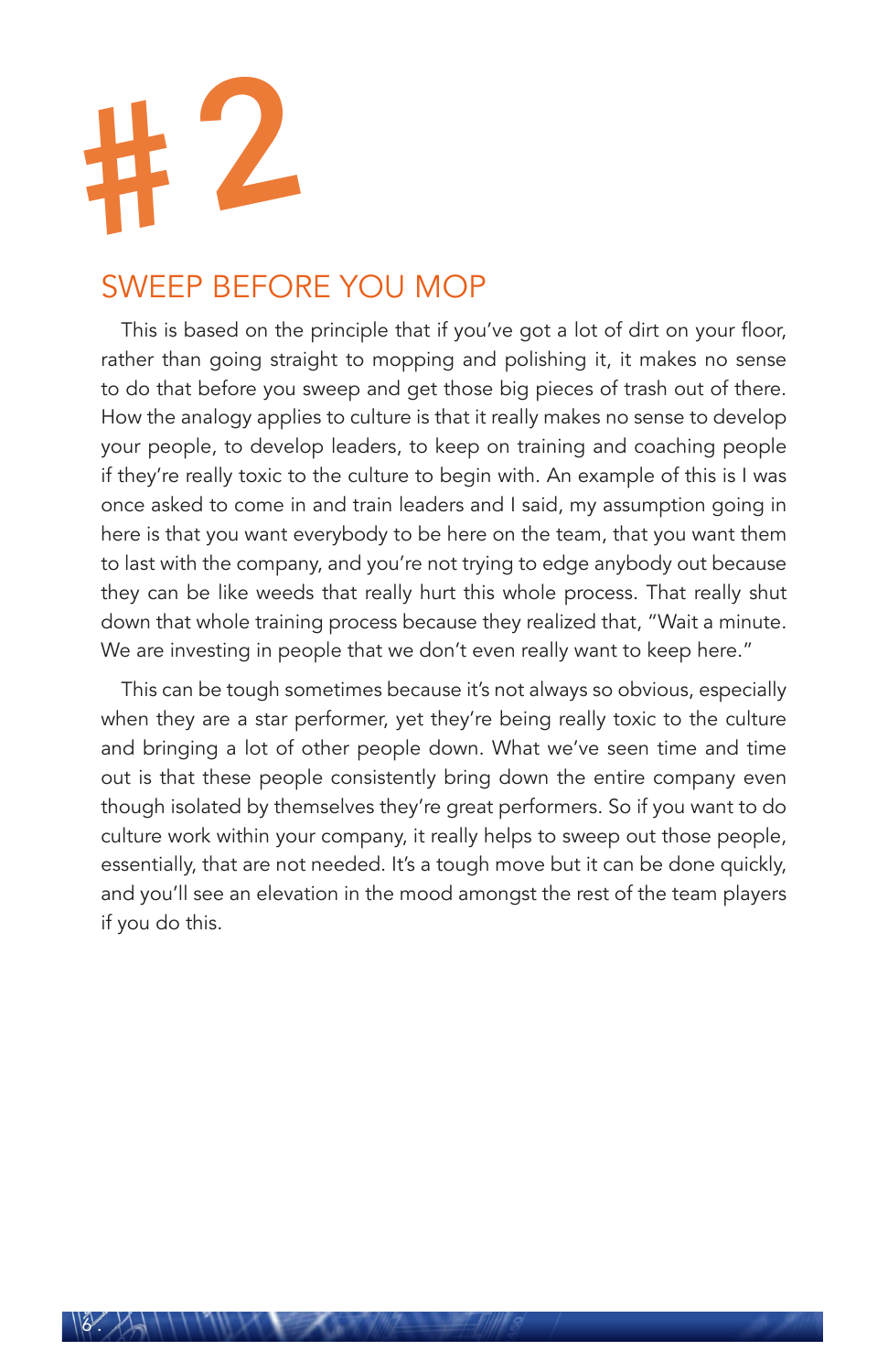#### A. HOW DOES YOUR ORGANIZATION DETERMINE IF EMPLOYEES AND NEW HIRES ARE A GOOD FIT WITHIN YOUR COMPANY'S **CULTURE?**

#### **B. HAVE YOU MADE THE CORE VALUES OF** YOUR ORGANIZATION TRANSPARENT TO ALL **EMPLOYEES? DO THEY KNOW WHAT TYPE OF CULTURE YOU'RE AIMING TO HAVE?**

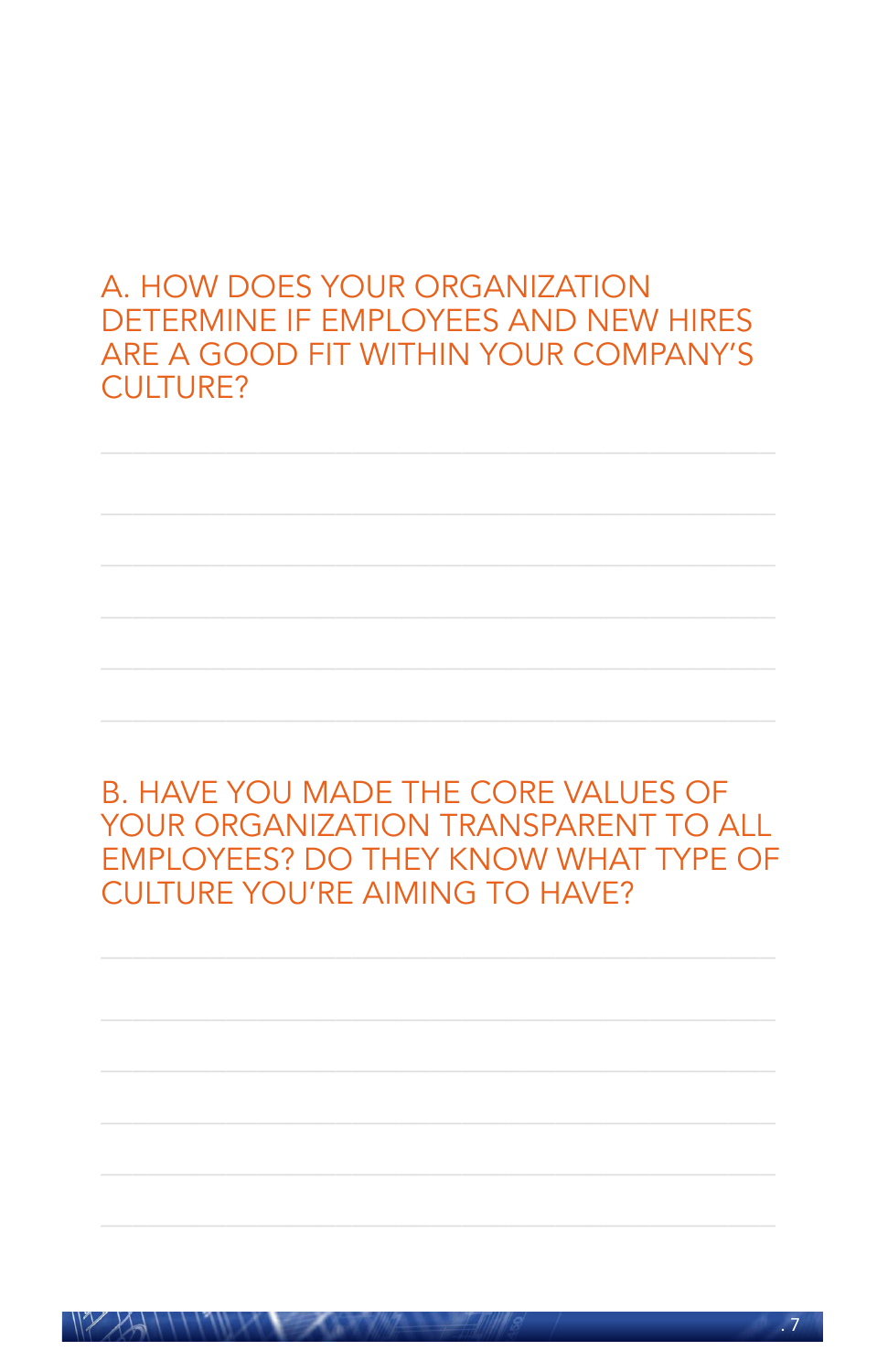

 $8^{\circ}$ .

# CULTURE CHANGE IS NOT SELF-MEDICATION

Now the idea behind this is that sometimes when we want to have a culture change, it's not actually so much about the culture as much as it is what we want for our own lives. So an example of this is I was speaking to a woman who wanted to drive a culture change and I said, "OK, based on this concept, the culture is really a feeling. It's really a feeling when people walk into a room and they get it immediately." I said, "What is the feeling you want within your culture?" and she said, "I want to feel excited. I want this to be exciting every day I walk in, that we are excited to do our job." I said, "OK. That's great. That's fantastic. Now tell me this: how much excitement do you have in your own life right now?" She didn't like answering that. She said her life is very, very boring right now. I said, "You know what? Then we're going to have to focus on that for a moment," because any culture change that you do is going to come from whatever place you're feeling.

If you're not feeling a certain value in your life and you're trying to use the culture to get that value into your life, then that's ultimately going to feel forced and people are going to notice that whether they consciously know it or not. So that first step is getting whatever value that is into your life first so that you're actually coming from a place of sharing whatever that value is that you want for people.

So we actually went through her life and said, "How can we bring more excitement into it?" and she named some activities, went and took care of that and really got more excitement in her life. Then the culture changes that she wanted came with an ease. It came with a relaxation because she was simply sharing that feeling of where she's coming from, rather than working so hard and forcing a culture to change in order to have more of that feeling in her life. Really do that self-examination. Look at what you want for the culture and say, "Do I already have this in my own life? If I were to not show up in the office, would I have this value?" If you don't, think about how you can create that first because, otherwise, you're really going against yourself and people will know that. Culture change is not self-medication.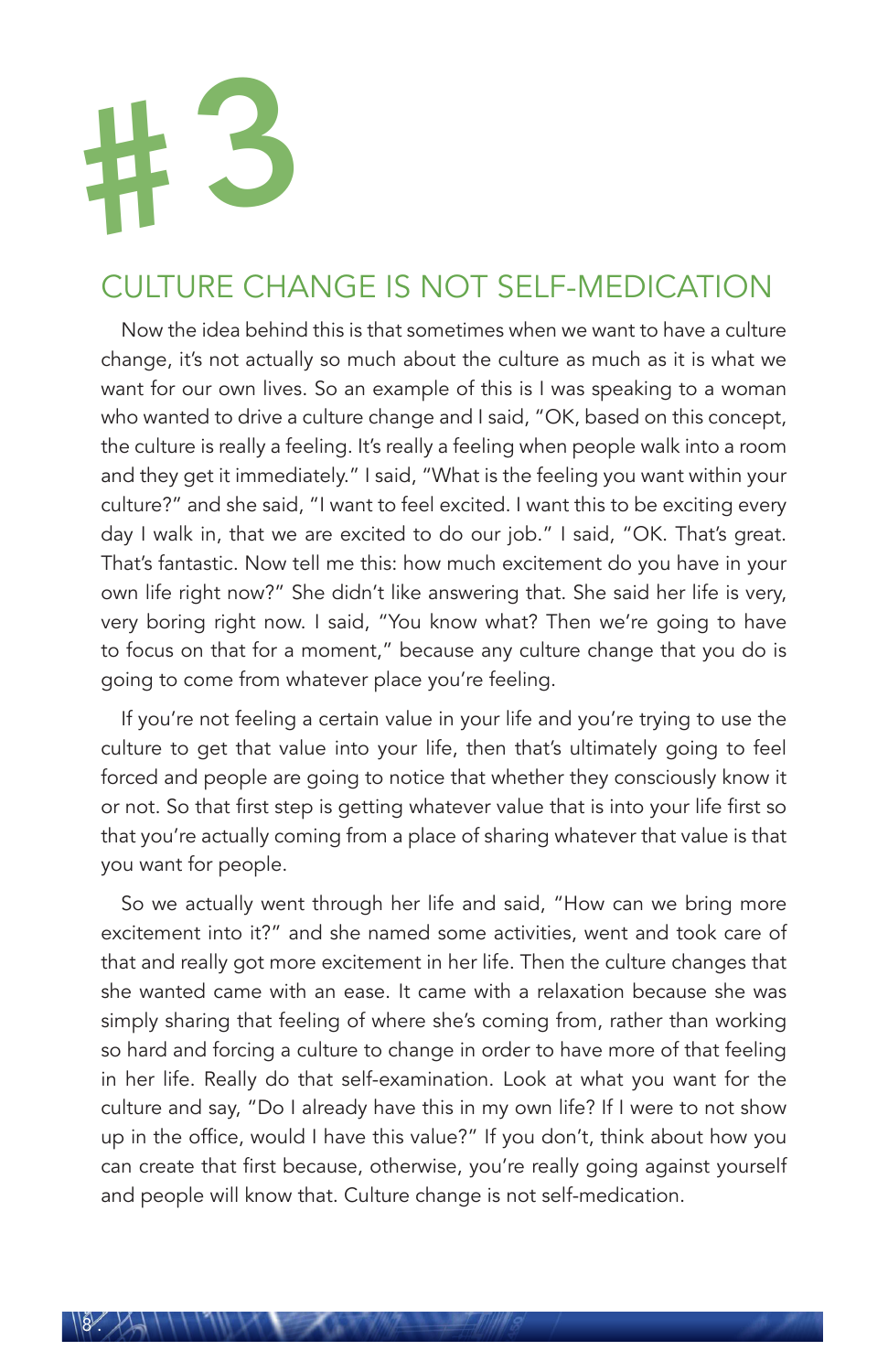#### A. IS THE CULTURE IN YOUR ORGANIZATION SOMETHING THAT CAN BE MAINTAINED OVER TIME, OR IS IT SOMETHING THAT YOU'RE CREATING OUT OF SELF-NEED?

#### **B. ARE THERE ANY ASPECTS THAT ARE** MISSING FROM YOUR CULTURE THAT YOU FEEL WOULD BENEFIT YOUR ORGANIZATION? (EX. EXCITEMENT, SUPPORT, ETC.)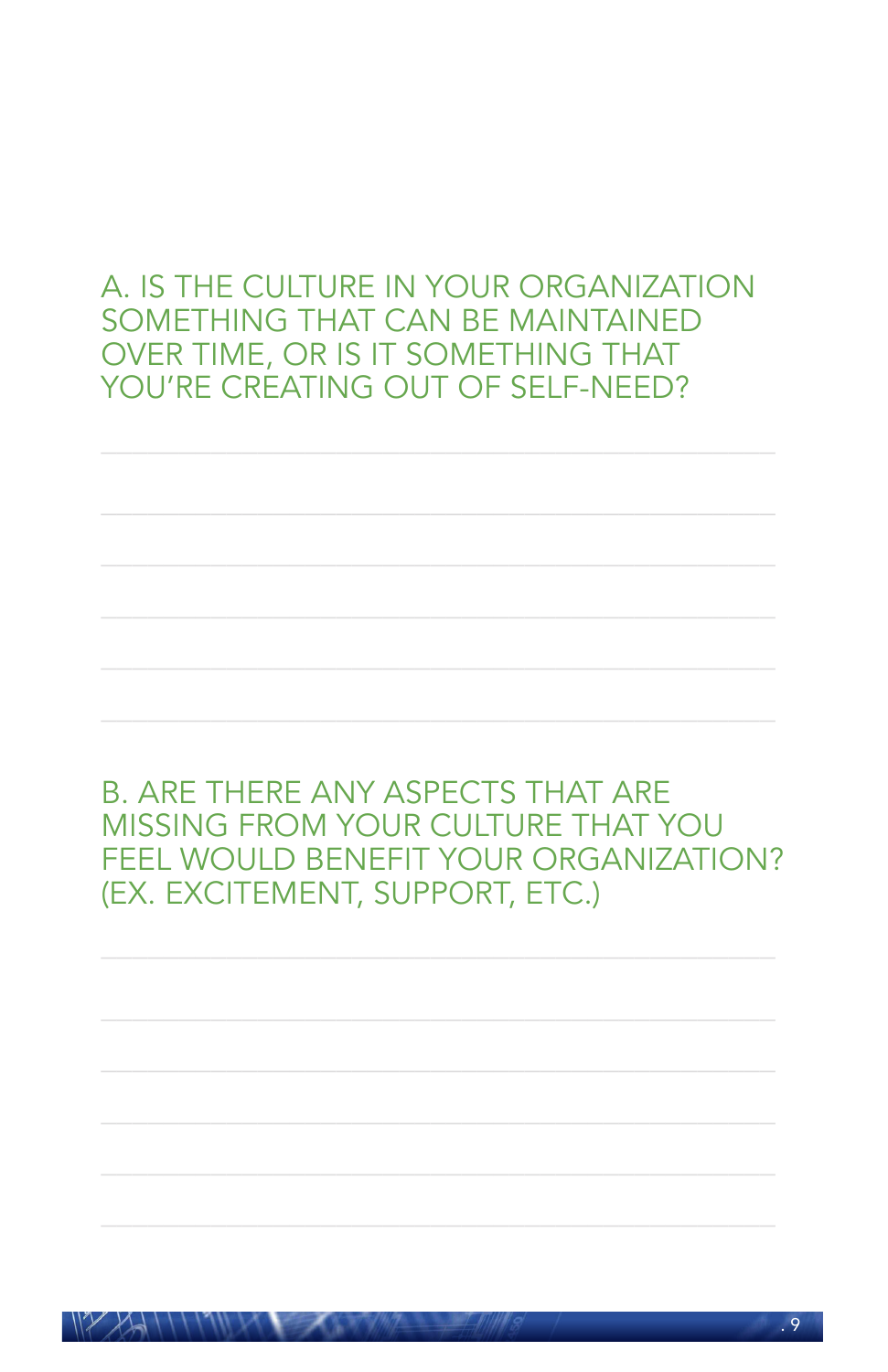

10 .

## START BY DESTROYING SOMETHING

You could start a change by destroying something. Think about it this way: how long does it take to build a building, like a skyscraper? It could take years, right? How long does it take to destroy it - minutes, seconds, when those bombs go off? It's far, far easier to destroy something. So how can we use that to our advantage? Well, we can destroy something that's not working far more quickly, more easily, less expensive, than we can by creating something new that's going to take a long time. Now this is not to say that we shouldn't create new things. We absolutely should. But if you want to get culture shifts happening first, quickly, now and to feel that energy and then leverage that energy, the fastest way that you can do that is to destroy something. An example of this is a company that realized the dress code was just not working for them. It really wasn't helping that many people. People really wanted to wear jeans to work. Then in one day they said, "OK. We're done with this. We're done with this dress code. Go ahead. Wear jeans to work." There was an eruption of celebration, a huge celebration. All this new energy and excitement about the company in coming to work just by simply destroying something that wasn't really working for them.

So think about that whether you're doing surveys, a great question to ask people if you want to figure this out is, "What do you think is useless? What do you think is a waste of your time? What do you think is pointless?" Hear them. If you're hearing a trend, think, "Is that something that we really absolutely need? How much benefit is it giving to us?" Then if you can, destroy it and then you'll have plenty of energy to funnel into those new initiatives that you want a lot of energy for.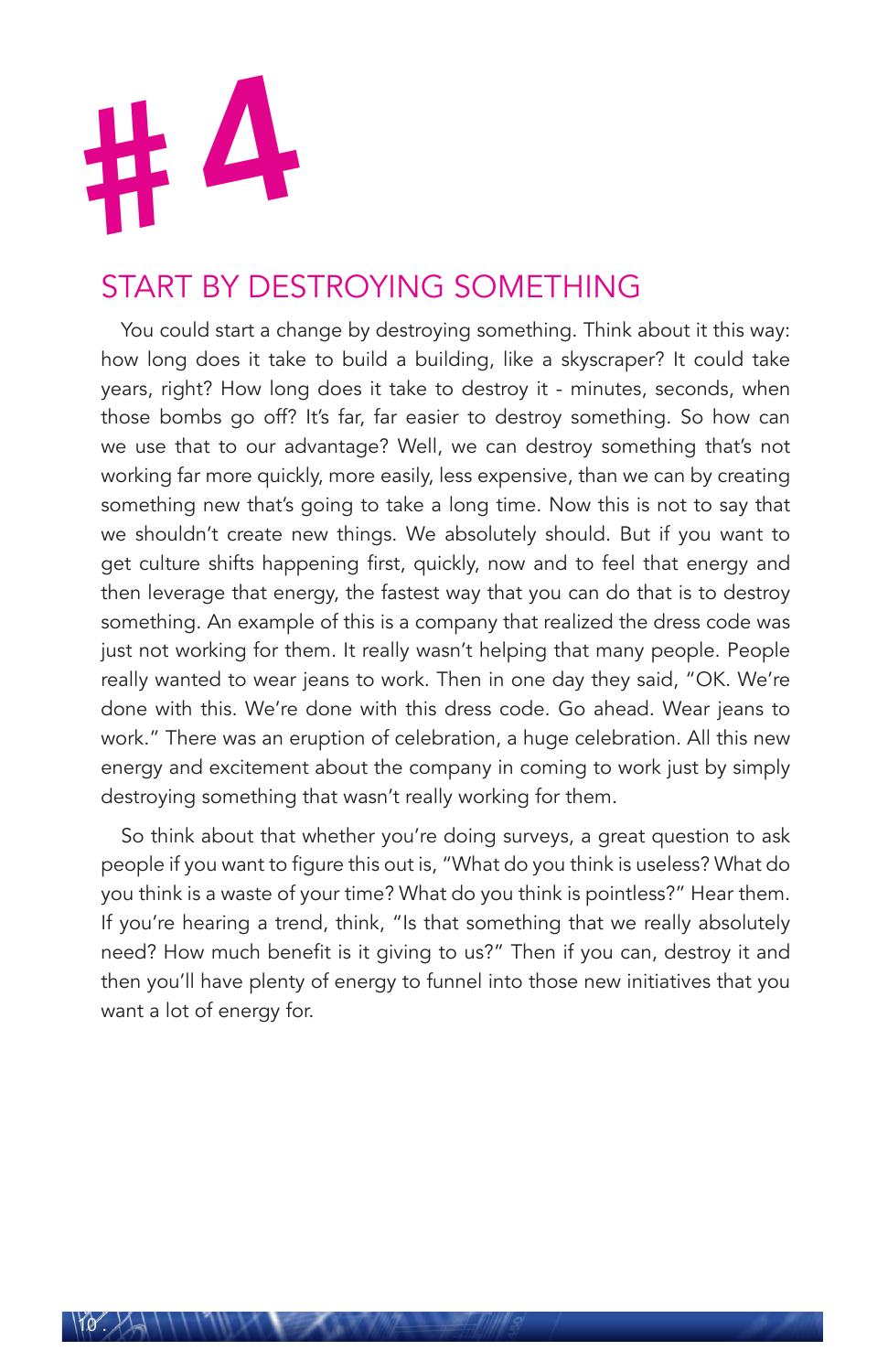#### A. HAVE YOU EVER HAD A POSITIVE **EXPERIENCE FROM DESTROYING SOMETHING** IN YOUR ORGANIZATION? WHAT CHANGED?

#### **B. NAME SOMETHING THAT YOU CAN DESTROY IN YOUR ORGANIZATION TO CREATE A BETTER CULTURE.**

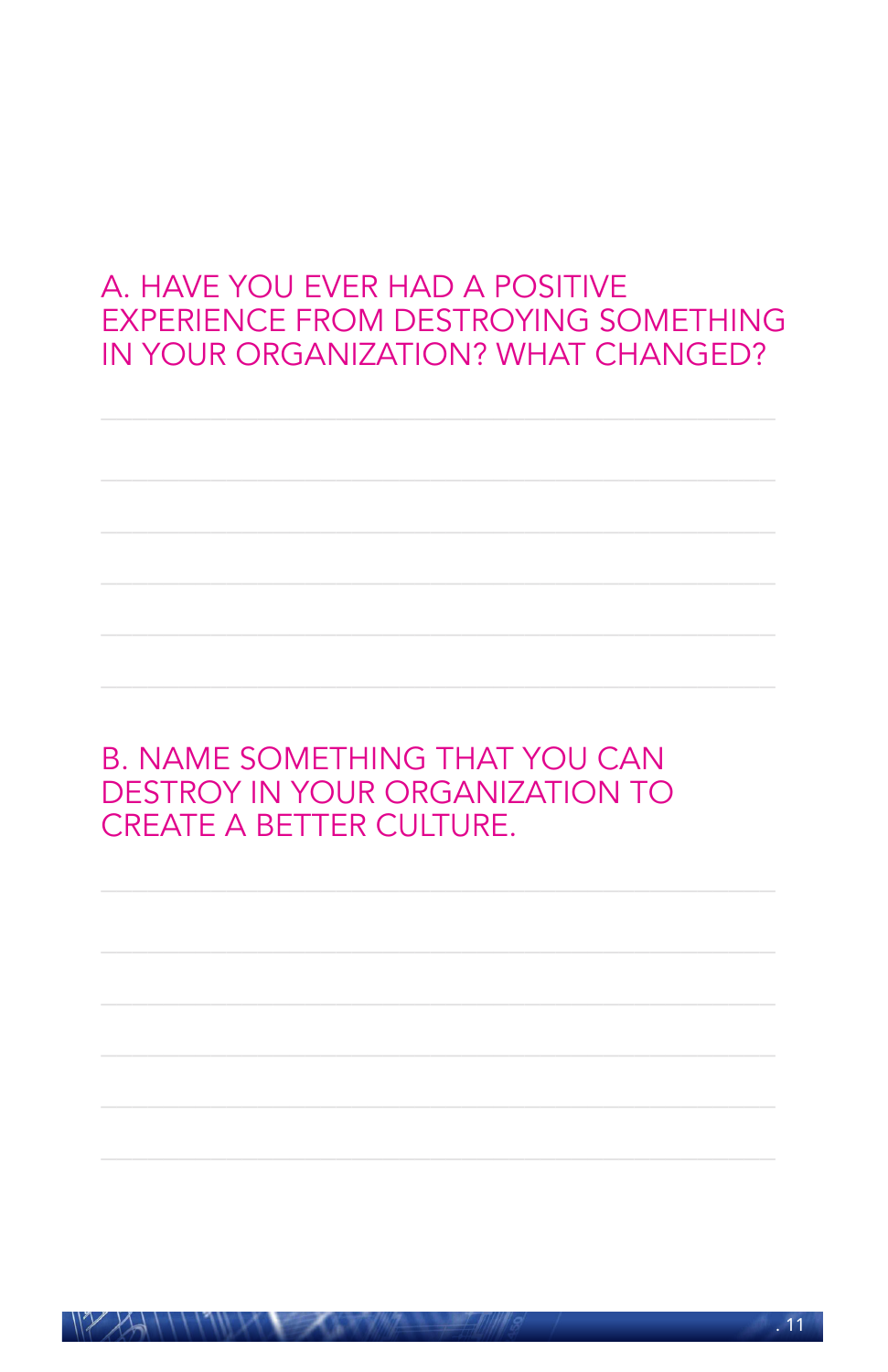# **# 5**

# CANCEL THE OFF SITE

Now I know that this has the best of intentions for everybody to go offsite and come together and think and brainstorm and have the new strategy solution for the year and then we're going to go off and do it. I'm sorry, no matter how good the intention, I consistently see this not working and it's really not anybody's fault. I am blaming the concept itself, not you as a leader, if you've done this before or if you're planning this or you're excited for it. If you want to go off and have fun and bond together as a team, absolutely, go do that, go hiking, go bowling. I've seen all kinds of benefits come from that being the intention, the intention to really bond people together and get to know each other. But if your purpose is to have a strategy session and really figure out what's going on for the rest of the year with the company, I haven't seen that work so well.

Instead, let me propose an alternative. An alternative is you take whatever time that would have been those eight hours or however many, and spread those out across time, meaning an hour here, a half-hour there, another halfhour there and expand that across time because what happens is you get people churning their thoughts around it. You put those provocative questions out there, those goals that you don't quite even know how to accomplish and then people are thinking about it when they go home, when they shower, when they're walking their dog, when they're running at the gym.

Those thoughts keep percolating up because they want to think about that and remember it for the next meeting. Then you chew on those ideas and bring them together, and then you discuss it again and again until it's refined because this is what inevitably you need. You need to refine that thought around it. You're not going to figure out that whole strategy out within one day and have it stick. Maybe parts of it would but if you're going to invest that much time and energy, experiment with stretching it across time and you'll get much better thoughts and you'll also get much more enthusiasm and dedication to it because people will have contributed more, thought about it more, argued it more. Even if it's not their position, they get to argue the opposite side and feel heard so you'll have a lot more support if you really cancel the offsite and spread that dedicated time across time.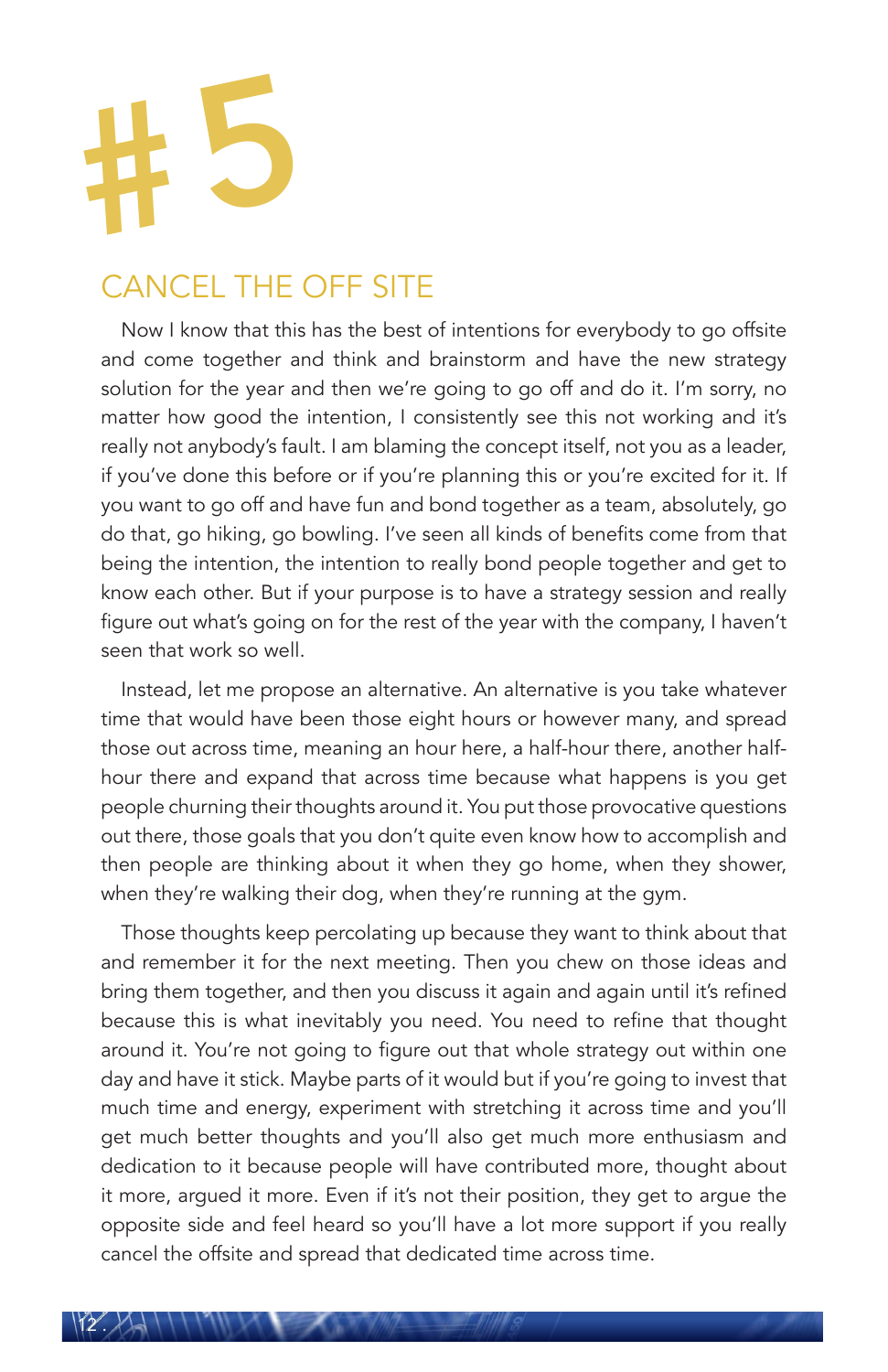#### A. HOW DOES YOUR COMPANY COME UP WITH STRATEGY SOLUTIONS? DO YOU GO OFF-SITE; STAY ON-SITE?

#### **B. WHAT ARE THE PROS AND CONS OF THE** WAY YOU DO IT NOW, AND HOW CAN YOU **IMPROVE IT?**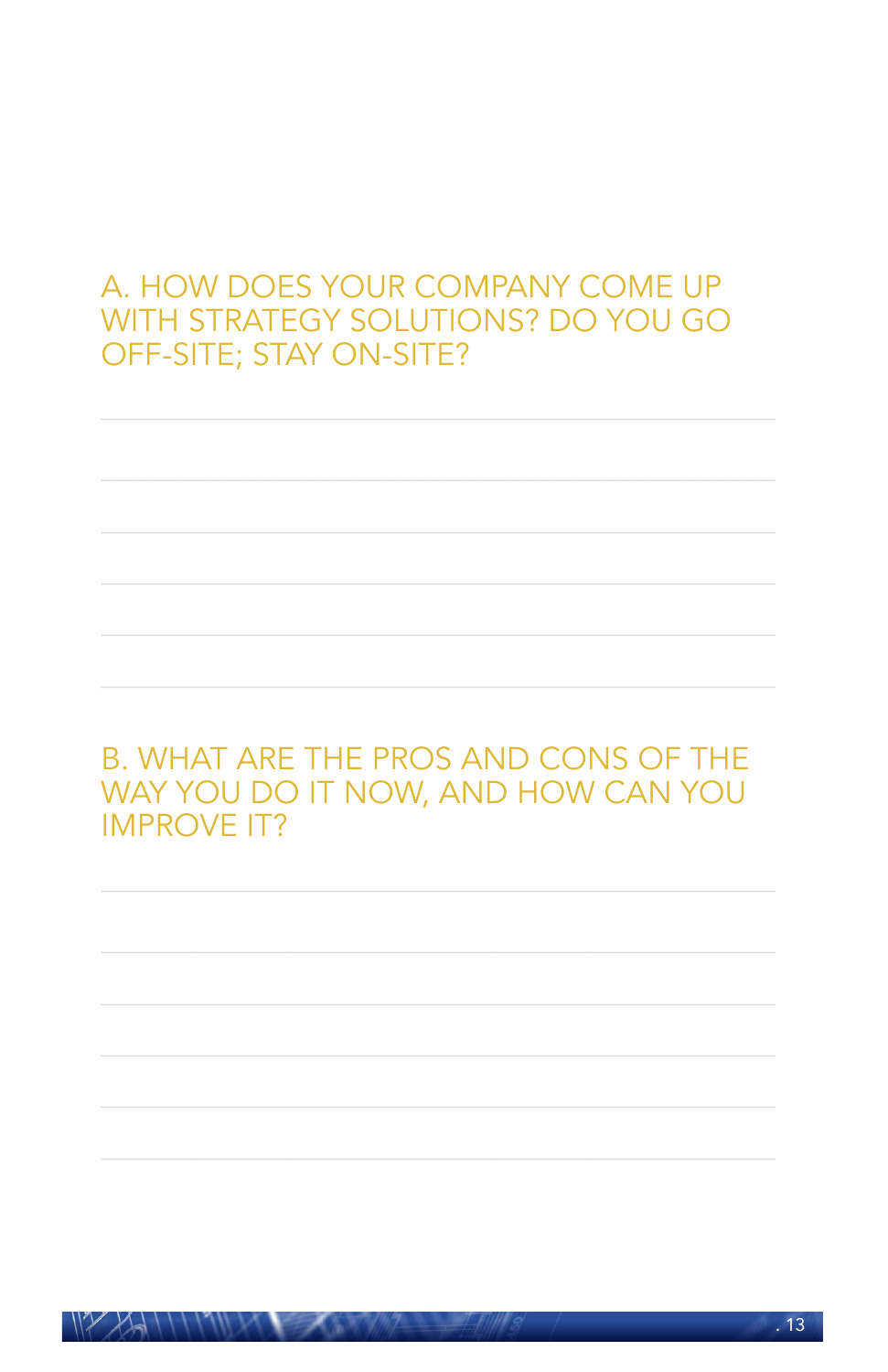

14 .

# ALIGNMENT.... TO WHAT?

Alignment is a big buzz word these days. Everybody throws it around a lot, "We need alignment. We need alignment with our teams, with our managers, through our front-end employees." It's thrown around a lot and, I think, sometimes very carelessly so because if you don't say what you're aligning to, the subscript of that is that you're saying, "Align to me and my will," and that's not something people can easily do or rely upon or even know, necessarily, if you're just simply using the word "alignment" by itself. But if you're aligning to something like the values, then that's something that everybody can play by because everybody can bring that up in conversation. Everybody can say, "OK. This is my interpretation of it. Let's discuss this. Let's have this out on the table." Then it becomes a lot less personal because you're discussing a value, which you both agreed is important. So you're aligning according to something that you both feel is important. If you aren't aligning to something that you both agreed to is important, then it's essentially just a coercive tactic to get people to do what you want them to do. Alignment to what?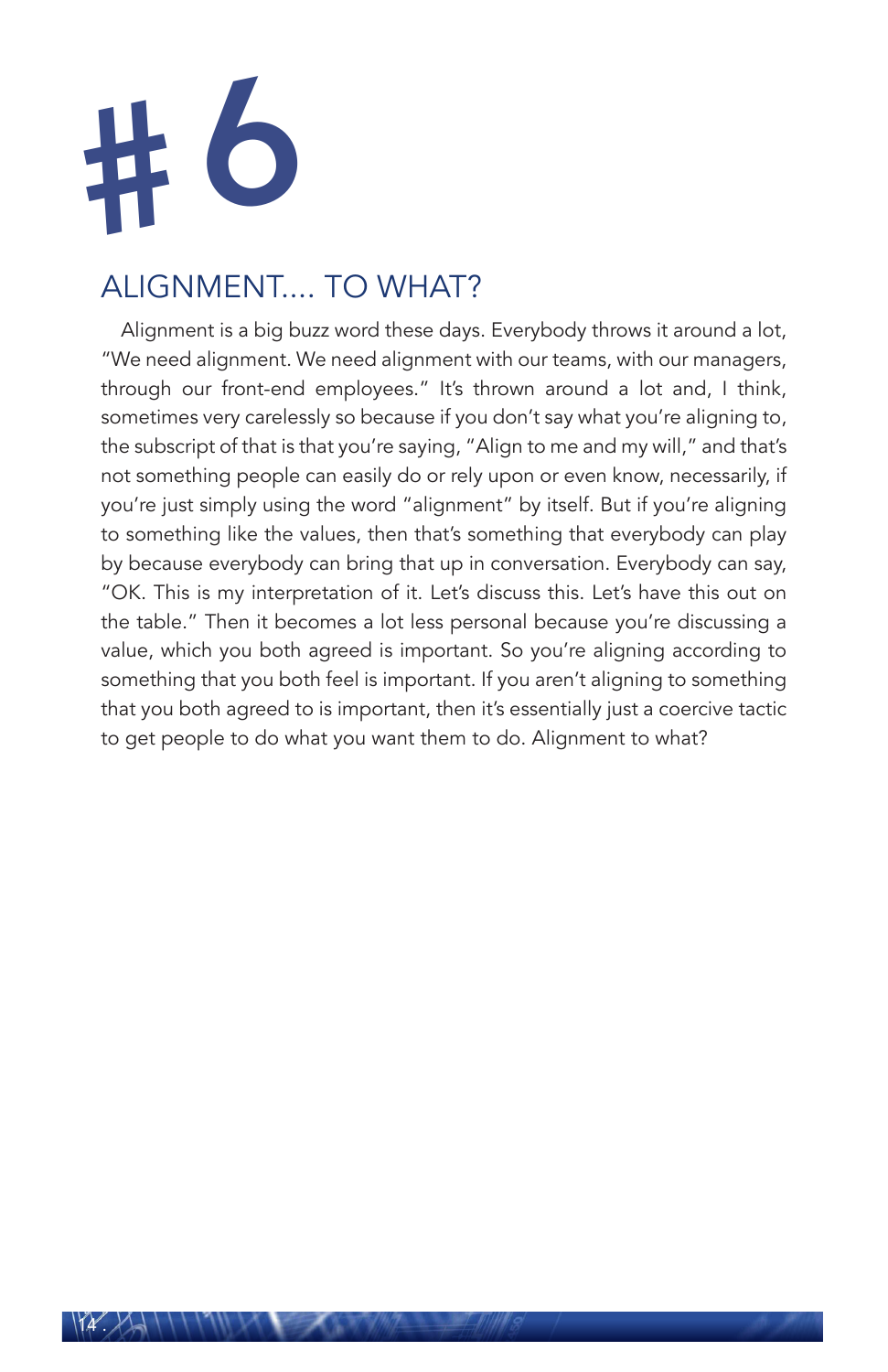#### A. DO YOUR EMPLOYEES KNOW WHAT THEY'RE ALIGNING TO? OR ARE THEY ALIGNING TO THEIR OWN INTERPRETATION OF THE WORD?

#### **B. THINK ABOUT WHY YOU WANT YOUR EMPLOYEES TO ALIGN? ARE THESE REASONS** CLEAR TO YOUR ORGANIZATION? IF NOT, HOW CAN YOU MAKE THESE REASONS CLEAR?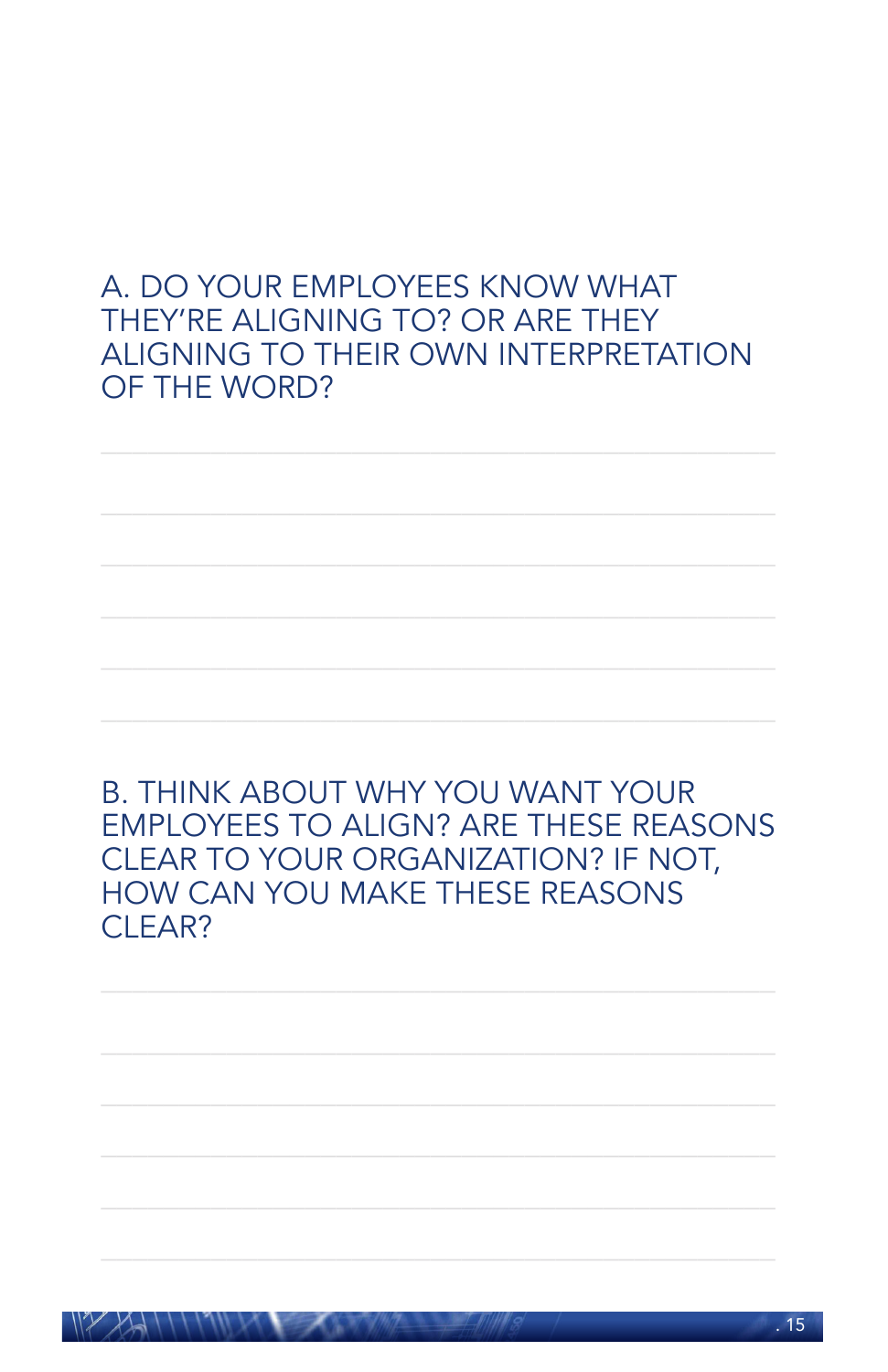# **# 7**

# FRUSTRATION IS GOLD

I know a lot of managers, myself included in the past, have really looked to shy away from frustration, whether it be my own or an employee's, because it feels so negative. It feels like negative energy. "Things are much better than you think. Let's put this away." Until I realized that this is a theme that so many people feel and it's actually a good thing because what frustration is means that you've got a vision for something that you think it should be "X" way but something's blocking that, and it's really upsetting, which means that you're actually passionate about that vision that you have for it or that your employees have for it. If the frustration wasn't there, then that would be apathy and you can't work with apathy. There's just no energy there to move around. But if they're frustrated, that means there's passion, that means there's energy, which can be discussed, debated, a healthy tension coming up, really rolling up the sleeves and getting into figuring out what that is.

So what I like to say is that when you found frustration, you've actually hit a gold mine because you've tapped into a deep passion that can then be figured out, leveraged, understood, played with. If you have this concept in your mind and you teach it to your people, it can really do this 180 around what's typically perceived as something very negative because a lot of the best cultures actually have a fair amount of tension to them. Sometimes, there is tension between and amongst values themselves. What if you want to wow a customer but you also want to do more with less and there's an idea that costs a lot but somebody's saying, "Wait! How are we going to do this for less money?" And then there's that tension, that debate between those two values. So frustration is actually something to be cultivated because it's there whether you like it or not. If you don't cultivate it, what happens is it leaks out in other places where you don't want it. It leaks out to places like the water cooler where you can't see it or the smoke breaks or when people go home and complain to their spouses. Then all that energy went out to places where it's not serving anybody. It's actually just bringing people down whereas if you harness that energy, you can benefit from it and then they can go and be talking about much more important things on those breaks. Frustration is gold.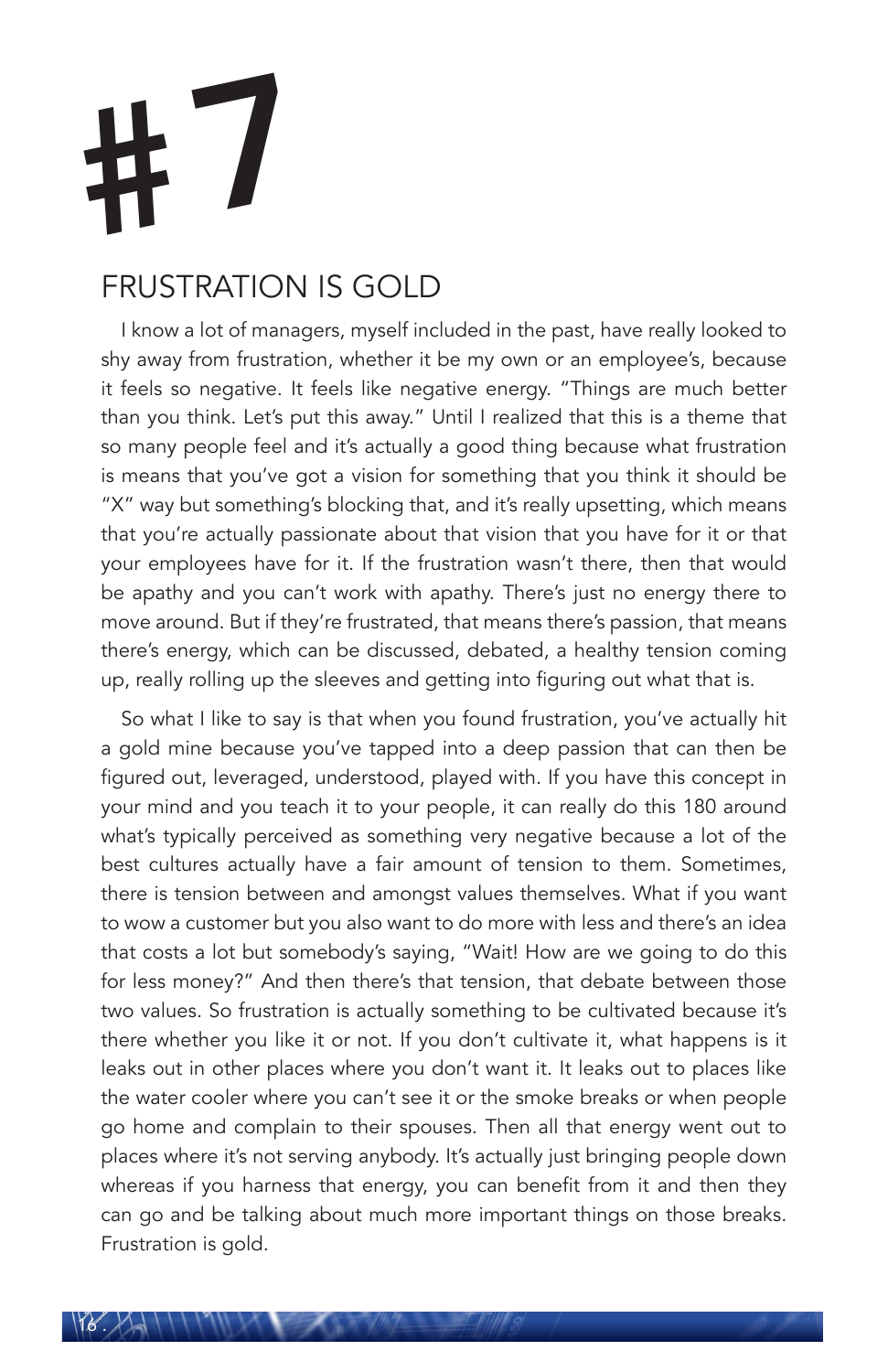## A. WHAT "FRUSTRATION" (PASSION) CAN YOU **IDENTIFY IN YOUR COMPANY?**

#### **B. THINK OF A SITUATION WHEN** FRUSTRATION PLAYED A POSITIVE ROLE.

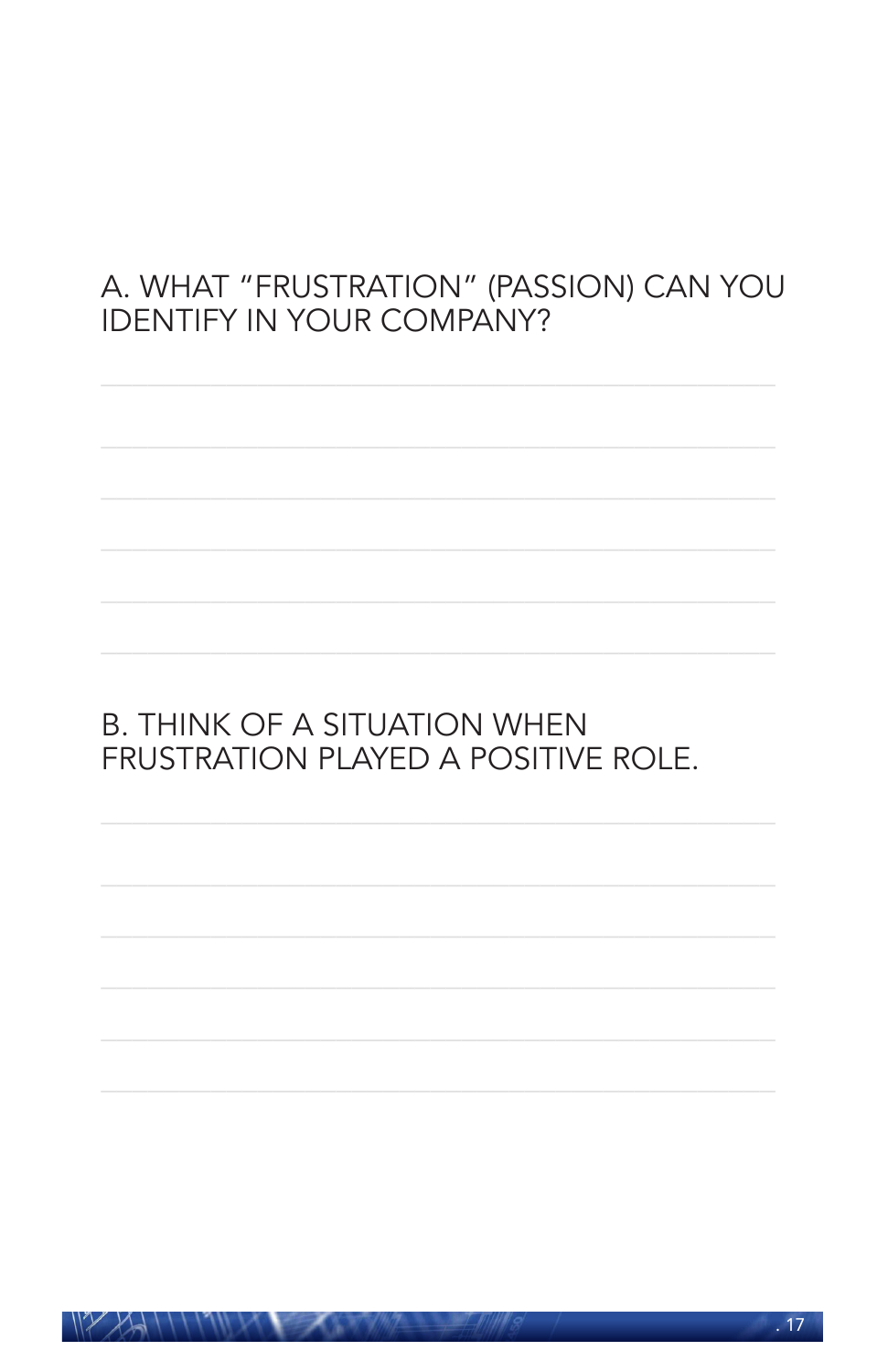

18 .

# KILL THE WORD "BUY-IN"

I'm serious; remove this from your vocabulary. The word is heavily, heavily loaded. It's a term about sales and who wants to be sold something? You can just get that image of that used car salesman feeling that you don't like because even if it's something that you want, it's got that feel of being sold. Buy in, "I need to buy into this. I need to part with my resources and give them to you because I'm buying into your concept." The word has a lot of baggage to it. It's something that if you eliminate it from your vocabulary, you have to think in a different way because you have to think about, "How is this in alignment with the values? How is this something that we all agree with?" as opposed to selling me something I now have to buy. So if you use more words like "alignment", "agreement", "how this gets back to the core values" and force yourself not to use that term "buy-in", then it's going to create a lot more harmony and you're going to actually enjoy these conversations a whole lot more. Kill the word "buy-in". Experiment with it. See how that goes.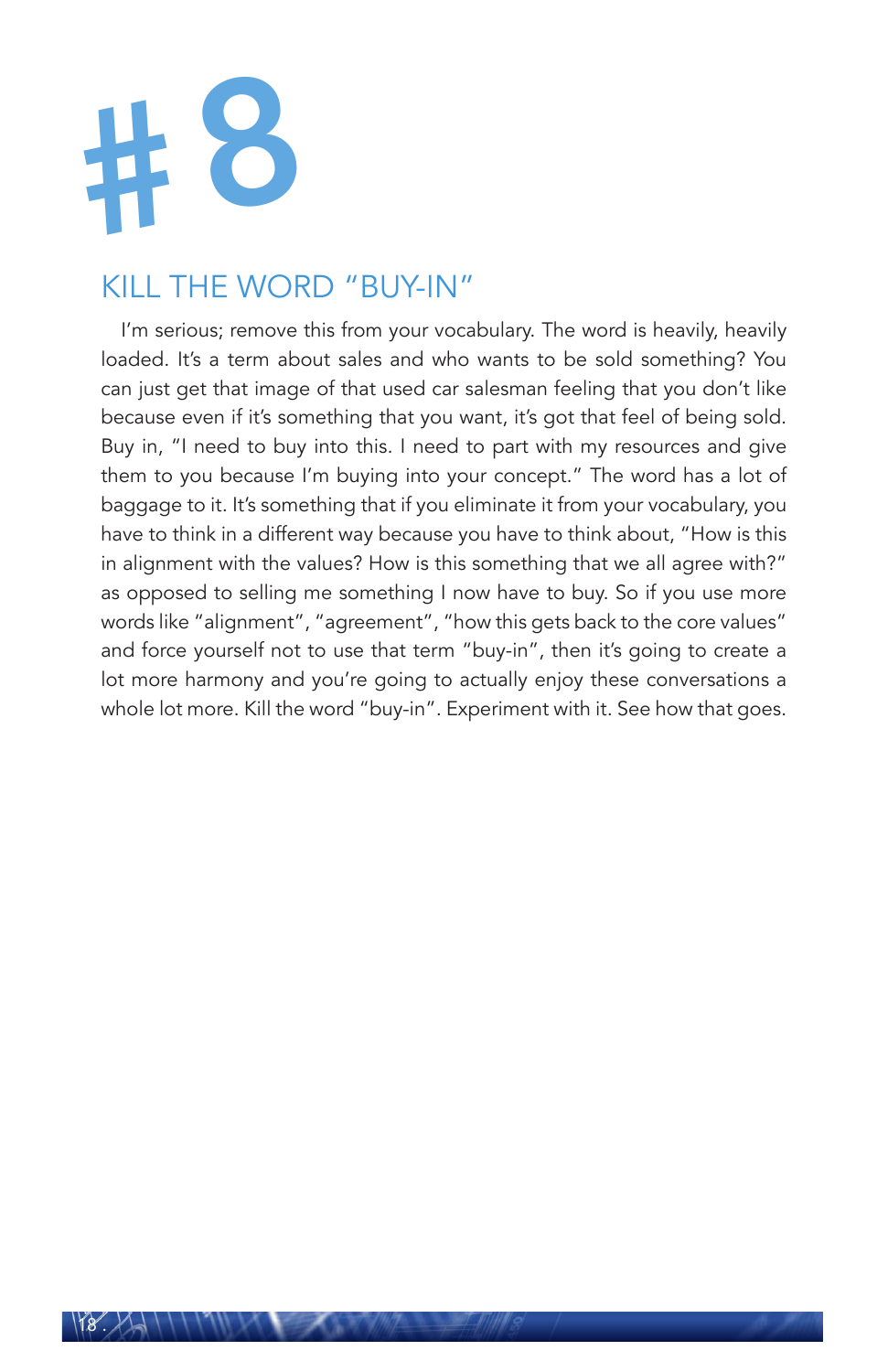#### A. NAME ALL THE AREAS YOU USE THE WORD "BUY-IN" IN YOUR ORGANIZATION. WHAT **WORDS CAN YOU REPLACE IT WITH?**

#### **B. ARE THERE ANY OTHER WORDS YOUR** ORGANIZATION USES FREQUENTLY THAT YOU FEEL HAS A NEGATIVE IMPACT ON YOUR **OVERALL CULTURE?**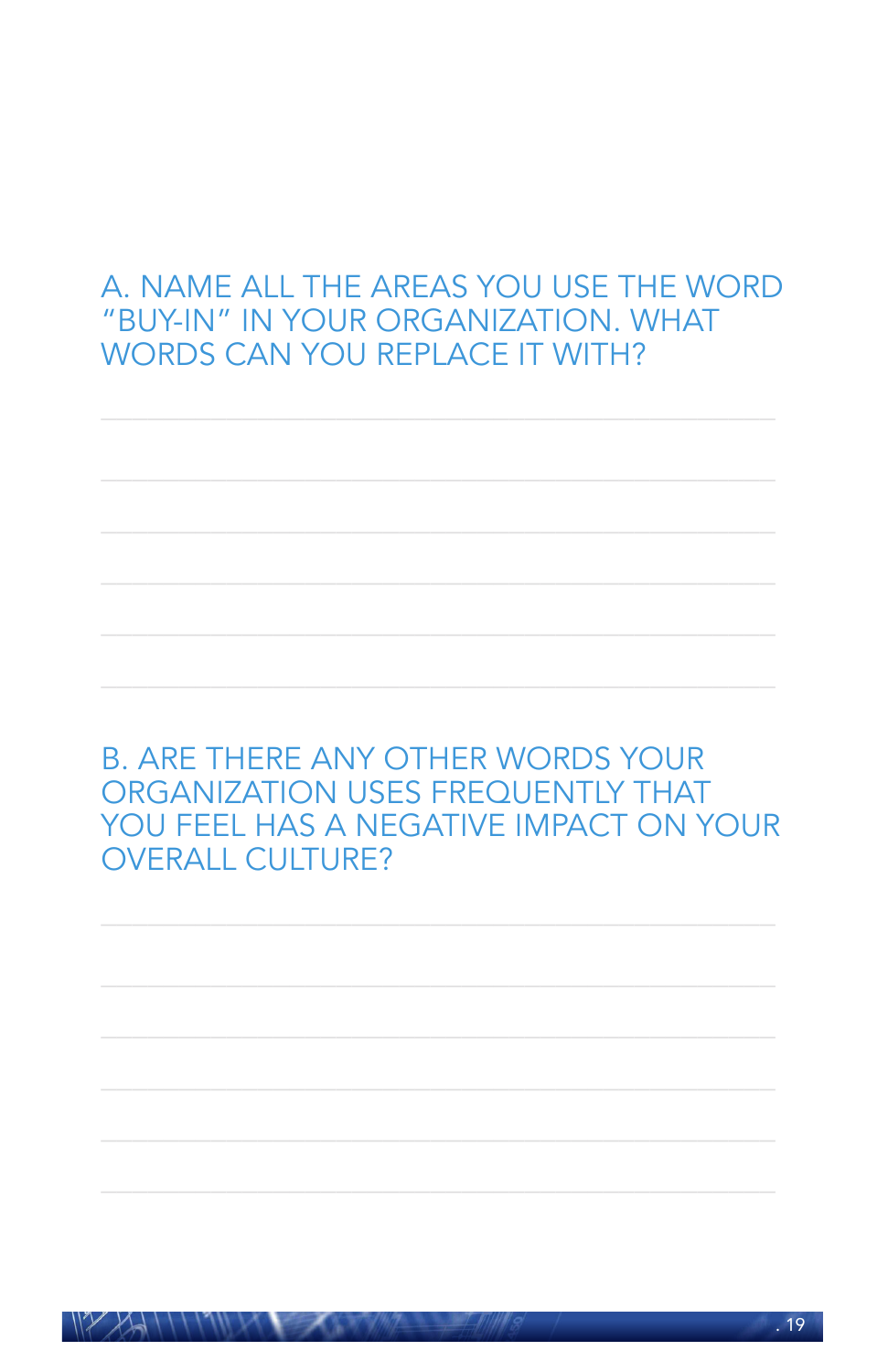

### RITUALIZE YOUR ENERGY

Energy is key. If you've got a lot of energy in your organization, you can direct that to any initiative, any program, any strategy, any goal that you want because there's a ton of energy there. Imagine everybody just coming in dead tired. What are you going to do with that? How much can you really leverage a little energy? Rather than being very random about it, you can actually create rituals that make sure it's there no matter what. I'll give you an example of one that you're welcome to use. In the morning, it typically sets the tone for the day. So what do you want people to focus on? What do you want them to think about? I've found that focusing on two simple things gets the energy going and gets people focused and directed. One is, "What are you happy about? What are you excited about? What are you thankful for?" and have each person say that one thing, just one thing, just pick out one, specific thing and have it be different all the time, otherwise those meanings get boring. Get that positive energy going as a ritual.

Then the second question for everybody is, "What's that one thing you want to knock out of the park today?" What's great about that is it gets people focused and other people in the room, on the team, hear that and can be there to support them in that goal. If they keep bringing that goal up in the meeting, that one focus, people start saying, "Hey, are you going to get that done or what? What's going on here?" So it holds people accountable. If you create this very simple, very quick ritual within a team for each person to quickly answer the question, "What are you happy about, excited about? What's a win that you had?" This is a great one because sometimes we don't get celebrated for things that we know we did but nobody else did so let's celebrate that. What's a win you had yesterday? That one positive energy question, "What are you thankful for, excited about, happy about?" and then, "What are you going to knock out of the park today? What's your focus? What's your priority?" Ritualize your energy. Don't leave it to chance.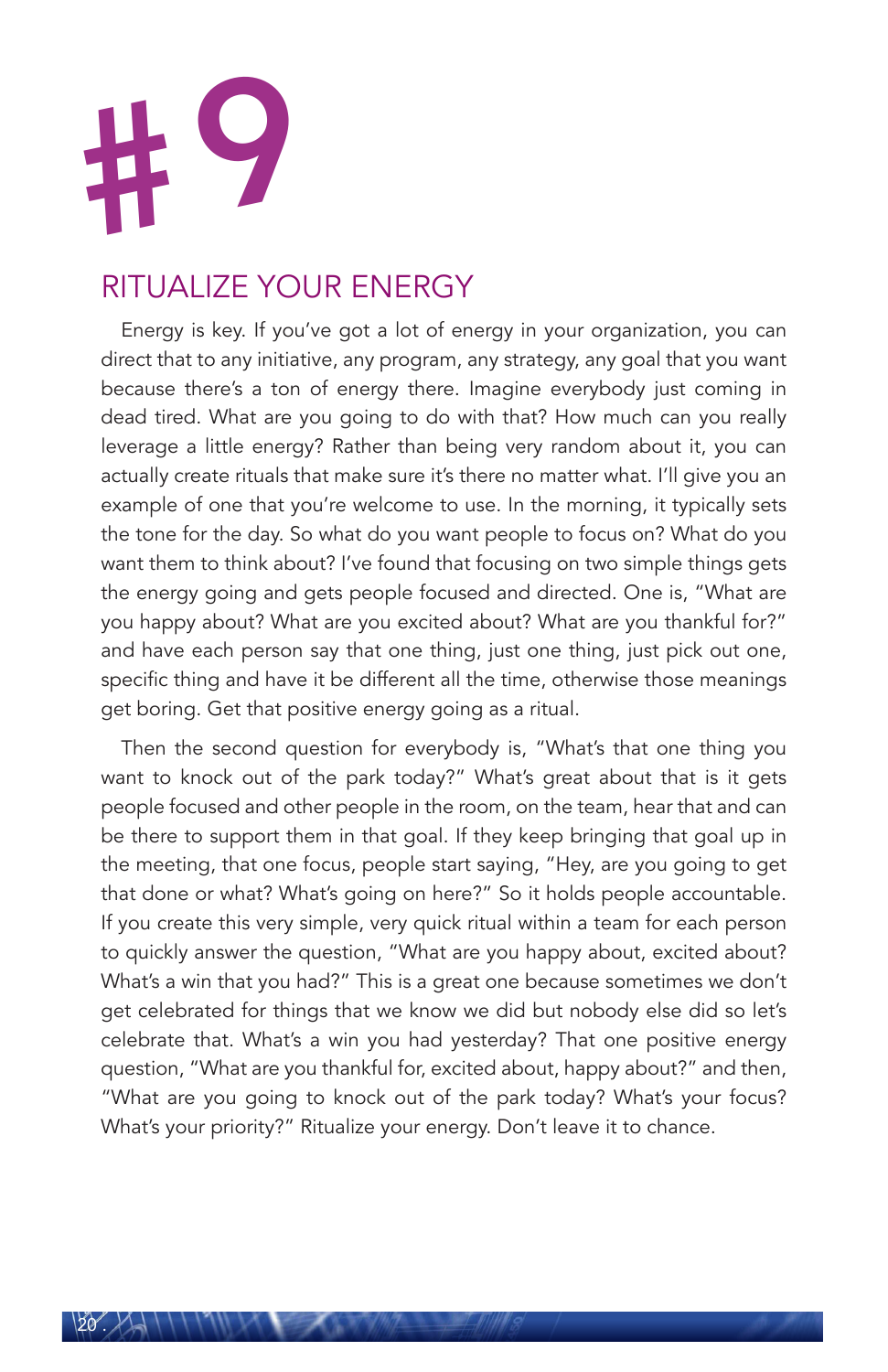#### A. DOES YOUR ORGANIZATION HAVE ANY RITUALS YOU FOLLOW TO HELP FOCUS AND **DIRECT ENERGY EACH DAY?**

#### **B. IN WHAT WAYS DO YOU CHALLENGE AND** HOLD YOUR EMPLOYEES ACCOUNTABLE IN A POSITIVE, ENERGETIC WAY?

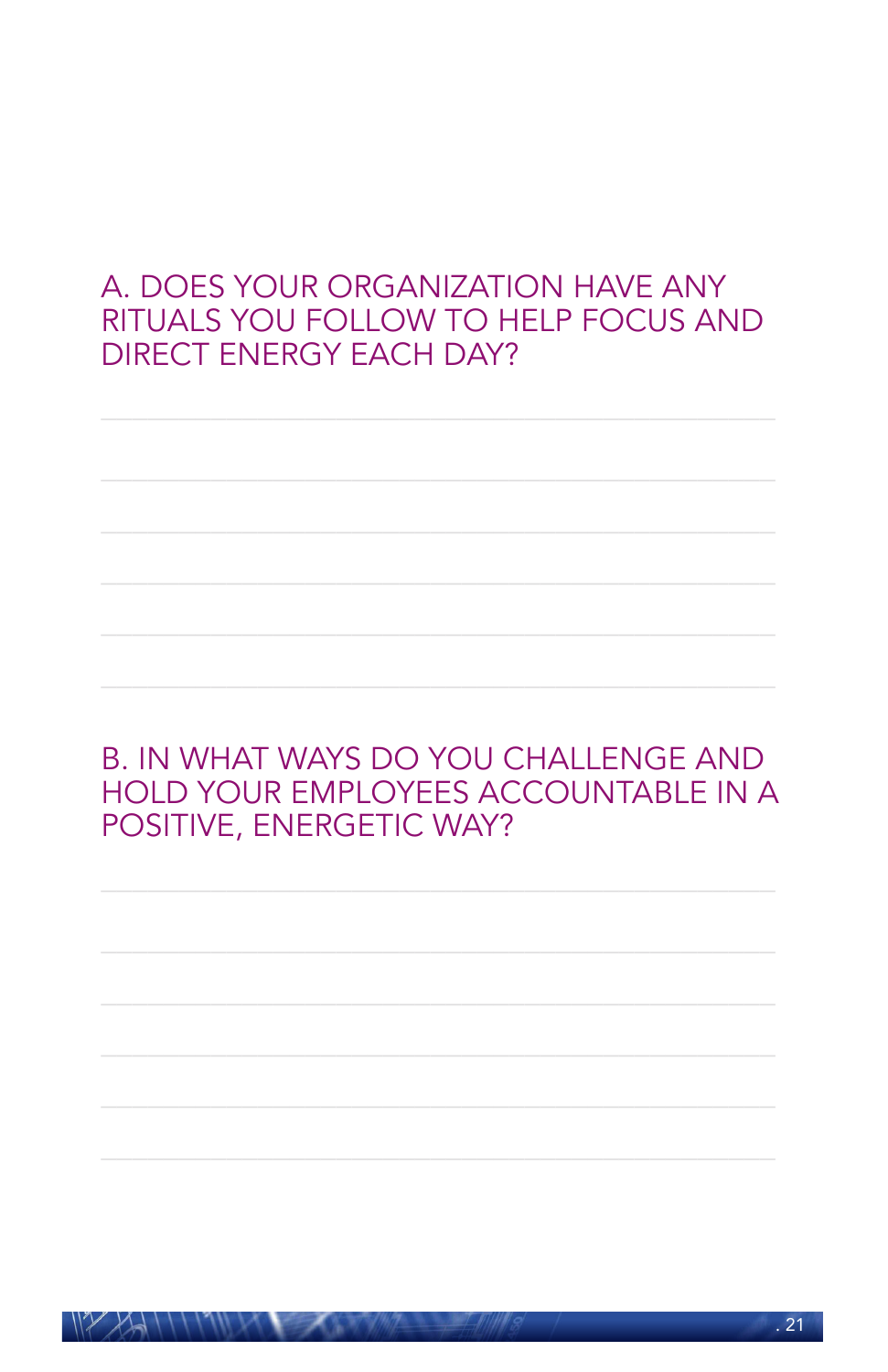

#### SHARE WHAT YOU WANT TO KEEP

This is a fascinating principle I learned being at Zappos for three years, which is I think there is absolutely no coincidence that Zappos makes it offices available for tours for anyone, 25,000 people coming in 2012 alone, and the opportunity to meet with various departments, learn all kinds of things, going to CultureBook.org to get their culture book for free and spreading all about what the culture is. Low and behold, it becomes the number one brand in customer service and a top ten company for best places to work. What I realized is that you share what you want to keep because anything you hoard and keep to yourself and don't, tends to disappear. It tends to be temporary. Whereas, for example, with the tours at Zappos, bringing in fresh eyes all of the time of people who are looking and saying, "Wow. This is incredible." It keeps people grateful and it keeps people in integrity because they say, "OK. We've got to really uphold what we're all about because we're under public scrutiny constantly, whether it be the press or others. So the people at Zappos can really get that and stay that in integrity.

So whether it be tours of your office, creating your own book about the company that you want to give away, videos about the culture. There's a great company called Vooza that's doing funny videos within their culture and sharing that. They're highly comedic. Anything, whatever's really unique to your company, if you take that, what you really love about it and share it with others, it could be the philosophy, it could be the manifesto. There's a great company called "Balsamiq" with a  $Q$  at the end that makes design software that has incredible videos and a manifesto that's just amazing, that has people saying, literally in quotes, "I want to buy your software even though I don't need it because I just want to be a part of what you stand for." It's amazing how much you can sustain a great culture if you share it. Share what you want to keep.

So these are the top ten culture hacks here. Thanks so much for listening. Pay attention to Richman.LA and CultureBlueprint.com for the upcoming "Culture Blueprint" and I look forward to hopefully meeting you someday and talking more about your culture.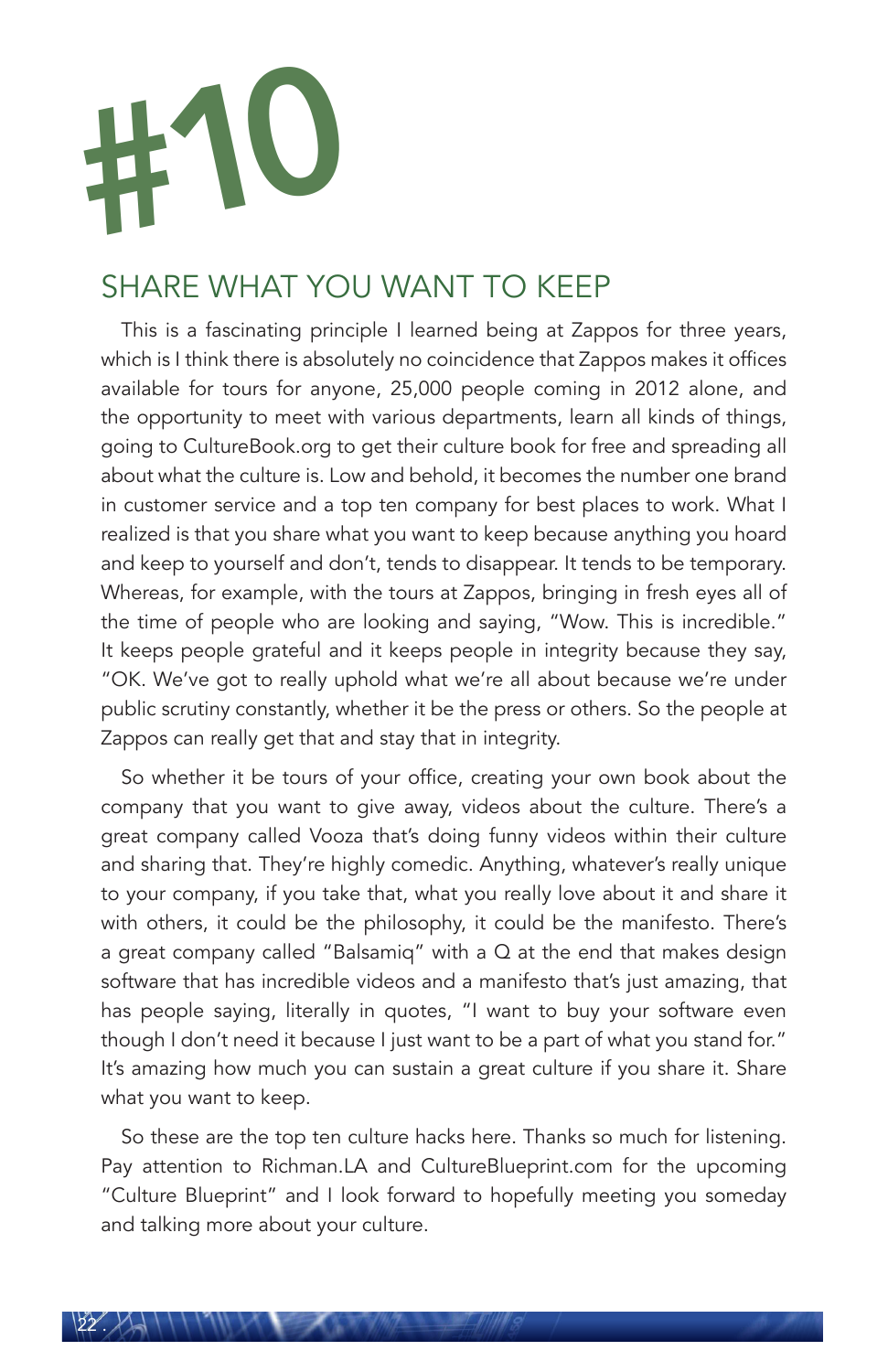#### A. WHAT CULTURE PRACTICES ARE YOU PROUD OF WITHIN YOUR COMPANY? WRITE THEM DOWN, AND TELL A COUPLE PEOPLE AT THE CONFERENCE!

#### **B. DOES YOUR ORGANIZATION PRACTICE GRATEFULNESS? HOW DOES THIS HAVE A** POSITIVE IMPACT ON YOUR DAY-TO-DAY?